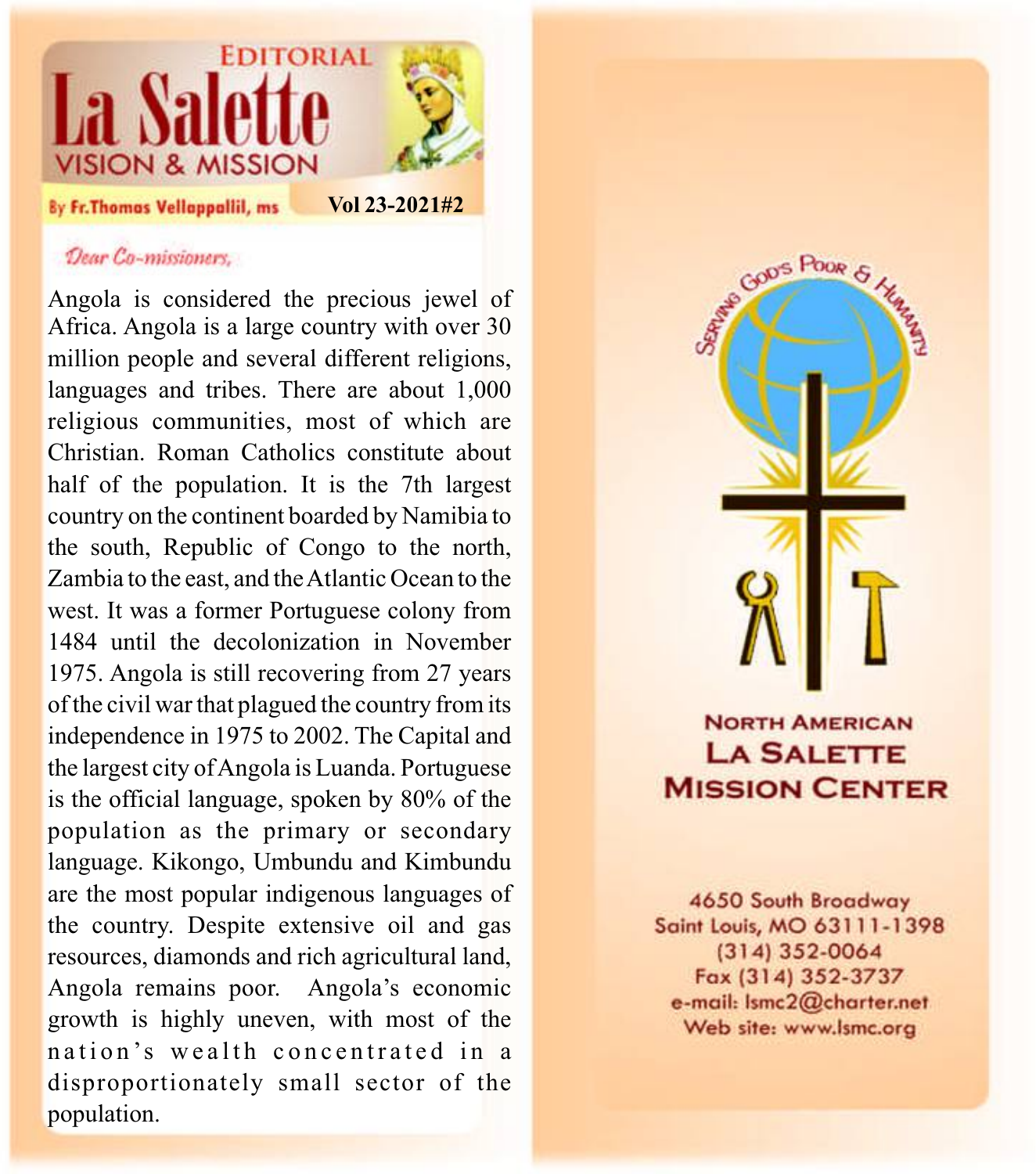## La Salette Mission in Angola

When the Swiss La Salette missionaries came to Angola 74 years ago, they shared with Angolans the message of reconciliation conveyed by our Lady at La Salette which is first and foremost a gospel message. This message motivated the lives and commitment of these men who came from afar. La Salette has been present in Angola since 1946, (the 100th anniversary of the apparition.) On their arrival, the missionaries did not know the people of the country and they knew nothing of their culture or language. They had to learn the local languages especially Umbundu, the language of the majority of the Angolan population. Reconciliation remains a great challenge for Angola. Even though the



25 years of civil war is over, the country is still deeply scarred and wounded by a past that cannot be very easily forgotten. The war of arms and bombs may be over, but the war of cultural, tribal and ethnic prejudices continue. In the context of that civil war, it was not easy to be a missionary.

I was fortunate to visit some of our missions in Angola in December of 2019 before the pandemic broke out. The former Provincial Superior, Fr. Pedro Chingandu was at the airport to pick me up. I was always accompanied by our missionaries, especially Fr. Pedro Chingandu in the Luanda area, Fr. Avelino Sangameya, the Provicial Vicar in Huambo, Camella, Ndunde, Cubal and Malongo missions and Fr. Celestino Muhatili, the Provincial Superior in Hanha and Benguela missions. It was quite an experience to concelebrate and preach at my first Mass ever in Angola. The church has a covered roof which stands on four pillars. The sacristy was simply at the back of the Church in the



open air where the priests vested and started the procession before the Mass as the congregation sang the entrance hymn. There were hundreds and hundreds of people in attendance. Some people brought their own chairs to sit, others sat on rocks or in the shade of the trees. People spent couple of hours in the scorching heat as it was summer and the temperature climbed up to almost 100 degrees. I was amazed at their participation in the singing and dancing sharing in the joy of the celebration.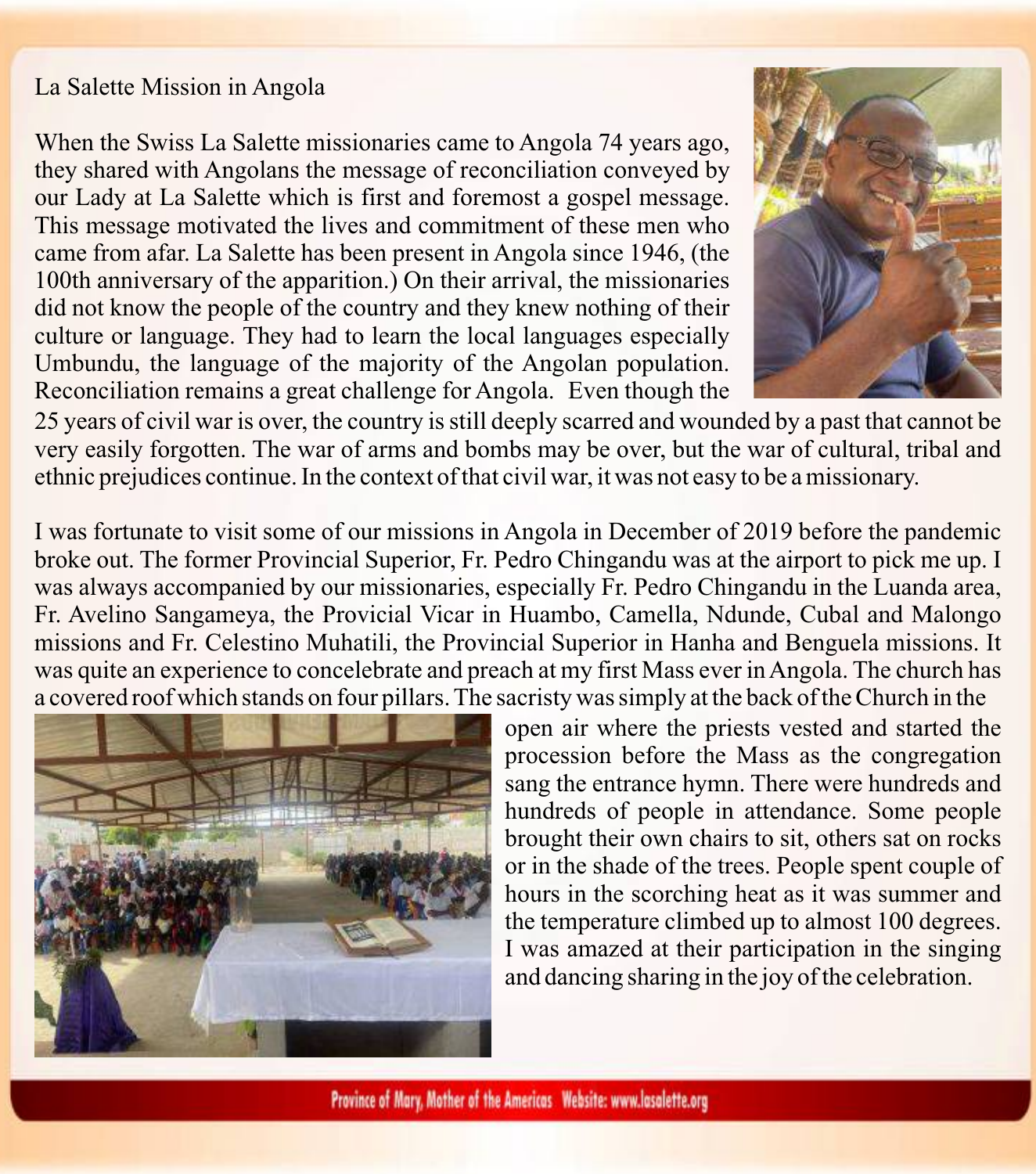Huambo Mission: It was the capital city in colonial times and today is the second most important city after Luanda. 90% of our parishioners are very poor and live on less than one US Dollar a day. Some work on the piece of land they own. They can grow corn, cassava and vegetables. After selling those products, they buy whatever they can afford. Life is a real struggle. This is one of the reasons why the majority of families are unable to pay the school fees for their children. In 2019 there were over 3000 students in a school that was supposed to accommodate ONLY two thousand children. If they do not accept those children, there is a great risk for them



to turn to crime, drug trafficking and/or prostitution. In order to address this threat, our missionaries have embarked on a project to transform an old building into a secondary school building. Only God knows where the help would come from!

Cubal Mission: There are 28 mission stations. Some of them are hundreds of miles away from the center. There is a primary and a secondary school. When on some special Sundays when the church cannot accommodate all the people, mass is celebrated outside in the open air. They usually have at least 2000 baptisms a year. Due to poverty, people look for easy money and end up in drugs and gangs. There are many refugees that remained after the civil war, which creates unemployment and strain on finances. They hope to establish a social center where they can teach and train parishioners especially women in various skills, thus making them bread-winners for the family.



Malongo Mission: There are 18 mission stations, farthest of which is about 60 miles away from Malongo. They have a primary and secondary school with 800 students. How would you teach 800 students with only 4 class rooms? They come in shifts with more than 50 students in one classroom. St. Catherine of Sienna sisters manages two hostels for both boys and girls with 65 students. They are struggling with lack of accommodations and food for the students in their hostels. The priests themselves work on the farm to produce crops that will put some food on the table. Lack of transportation was a common problem everywhere. They have one vehicle and it serves as an ambulance when there is sick call from the parishioners in the middle of the night.

Province of Mary, Mother of the Americas Website: www.lasalette.org